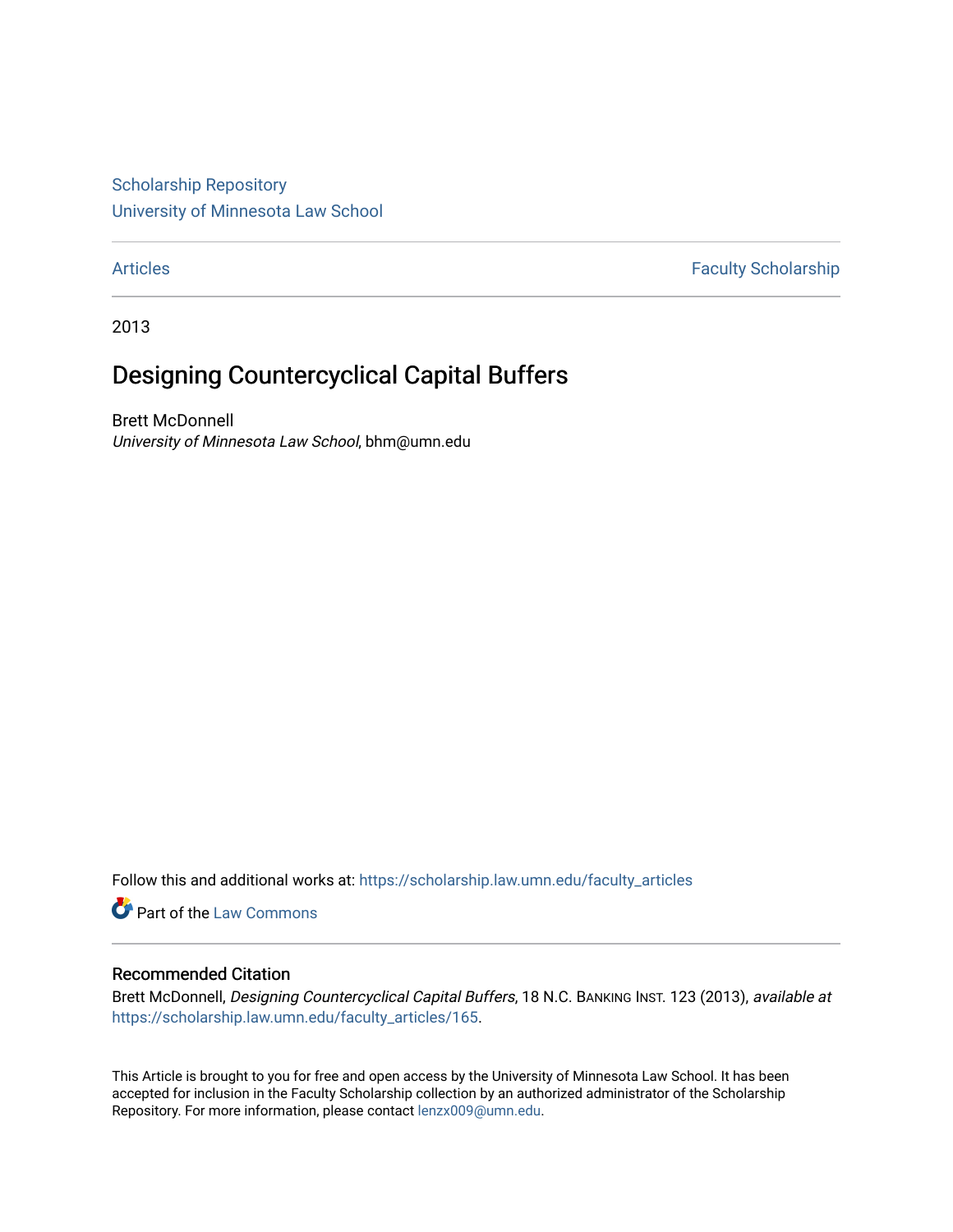# **DESIGNING COUNTERCYCLICAL CAPITAL BUFFERS**

# BY BRETT H. MCDONNELL\*

## **I.** INTRODUCTION

The financial crisis of **2008** has brought banking, financial markets, and financial regulation back to center stage. For decades, Americans could assume that recessions, even depressions, caused **by** financial panics were a thing of the past. No longer. Now we must reexamine how to regulate banks and related financial institutions and markets.

One design issue in this re-examination is how regulation responds to cycles in financial markets. Observers have long noted that ideally we would like financial regulation to be countercyclical. That **is,** regulation should grow stronger as financial markets head into periods of speculative booms, bubbles, and excessive debt, while regulation should be loosened during and after crises in order to give financial institutions room to extend more credit in support of a recovery. Alas, buffeted **by** the same factors which cause cycles in financial markets, financial regulation instead tends to be procyclical, loosening during booms and getting tougher after crises.

How might we combat this tendency, and make financial regulation countercyclical rather than procyclical? One option is to try to build countercyclicality explicitly into the rules, tying the strength of regulation to determinations of where financial markets currently stand within a cycle. Doing that is easier said than done, but several of the leading regulatory responses to the **2008** financial crisis have tried. In particular, both the Dodd-Frank Act' and the new Basel **III** international agreement<sup>2</sup> face up to the issue in designing capital requirements for

<sup>\*</sup> Professor of Law, University of Minnesota School of Law.

**<sup>1.</sup>** Dodd-Frank Wall Street Reform and Consumer Protection Act (Dodd-Frank Act), Pub. L. No. **111-203,** 124 Stat. **1376** (2010) (codified in scattered sections of the **U.S.C.).**

<sup>2.</sup> **BASEL** COMM. **ON BANKING SUPERVISION, BASEL Ill: A GLOBAL REGULATORY FRAMEWORK FOR MORE RESILIENT BANKS AND BANKING SYSTEMS** (2010), available at http://www.bis.org/publ/bcbs189\_ dec20 **10.pdf.**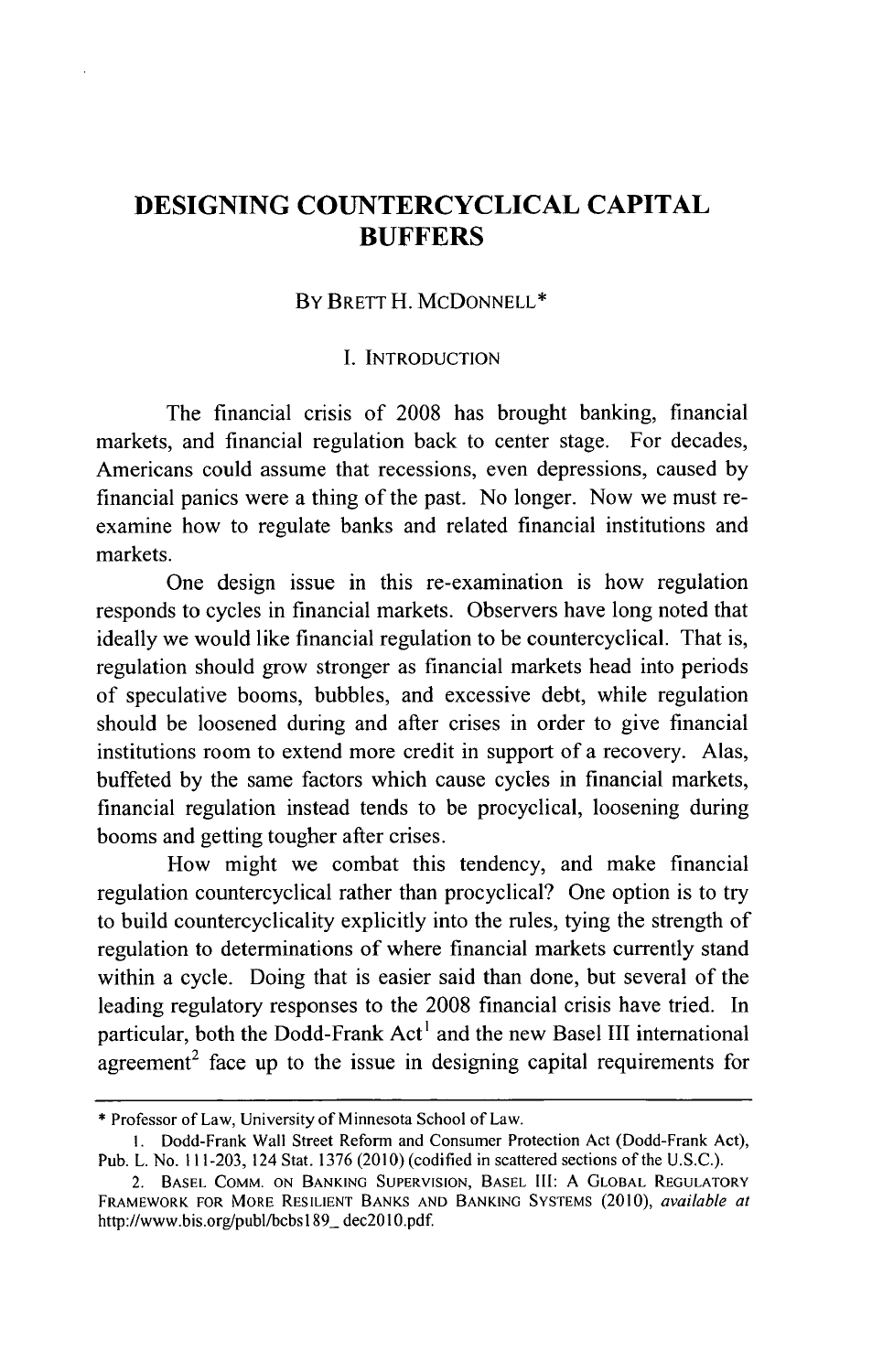banks and related financial institutions. Basel **III** and proposed **U.S.** regulations implementing Basel  $III<sup>3</sup>$  and the Dodd-Frank requirement create a new "countercyclical capital buffer" which in times of perceived booms in credit markets imposes a higher level of capital reserves on regulated entities. When a crisis hits, this capital buffer is supposed to be eliminated.

This essay briefly explores why financial regulation tends to be procyclical, how the new capital buffer attempts to address that tendency, and how well the attempt is likely to work. The verdict is mixed. The new countercyclical buffer may do some good. However, some features in its design may lead to it not being triggered when it should, and to weakening its effect even when it is triggered. **I** suggest some design tweaks which may help.

The essay is organized as follows. Part II analyzes the psychological and political factors which create the core problem of procyclicality. 4 Part **III** describes the new countercyclical capital buffer rules.<sup>5</sup> Part IV examines how the new buffer is triggered, and suggests a better process. 6 Part V explores a few other issues in the design of the new buffer.<sup>7</sup> Part VI concludes.<sup>8</sup>

# **II. COMBATING** PROCYCLICAL **REGULATION**

Banks and other financial institutions and markets that resemble banks are subject to cycles. In boom times, they engage in speculative lending that builds up excessive levels of leverage. Eventually the bubble bursts, and the system heads into a crisis. Banks with too much debt begin to fail, and their failure leads to a contagious panic. In response even relatively healthy entities cut back on their lending. The crisis in the financial sector leads to recession in the real economy, which in turn worsens the financial crisis. As the world is currently

- 4. *See infra Part* II.
- *5. See infra* Part III.
- **6.** *See infra* Part IV.
- **7.** *See infra* Part V.
- **8.** *See infra* Part VI.

*<sup>3.</sup> See generally* Regulatory Capital Rules: Regulatory Capital, Implementation of Basel **III,** Minimum Regulatory Capital Ratios, Capital Adequacy, Transition Provisions, and Prompt Corrective Action, **77** Fed. Reg. **52,792** (Aug. **30,** 2012) [hereinafter Implementation of Basel **Ill].**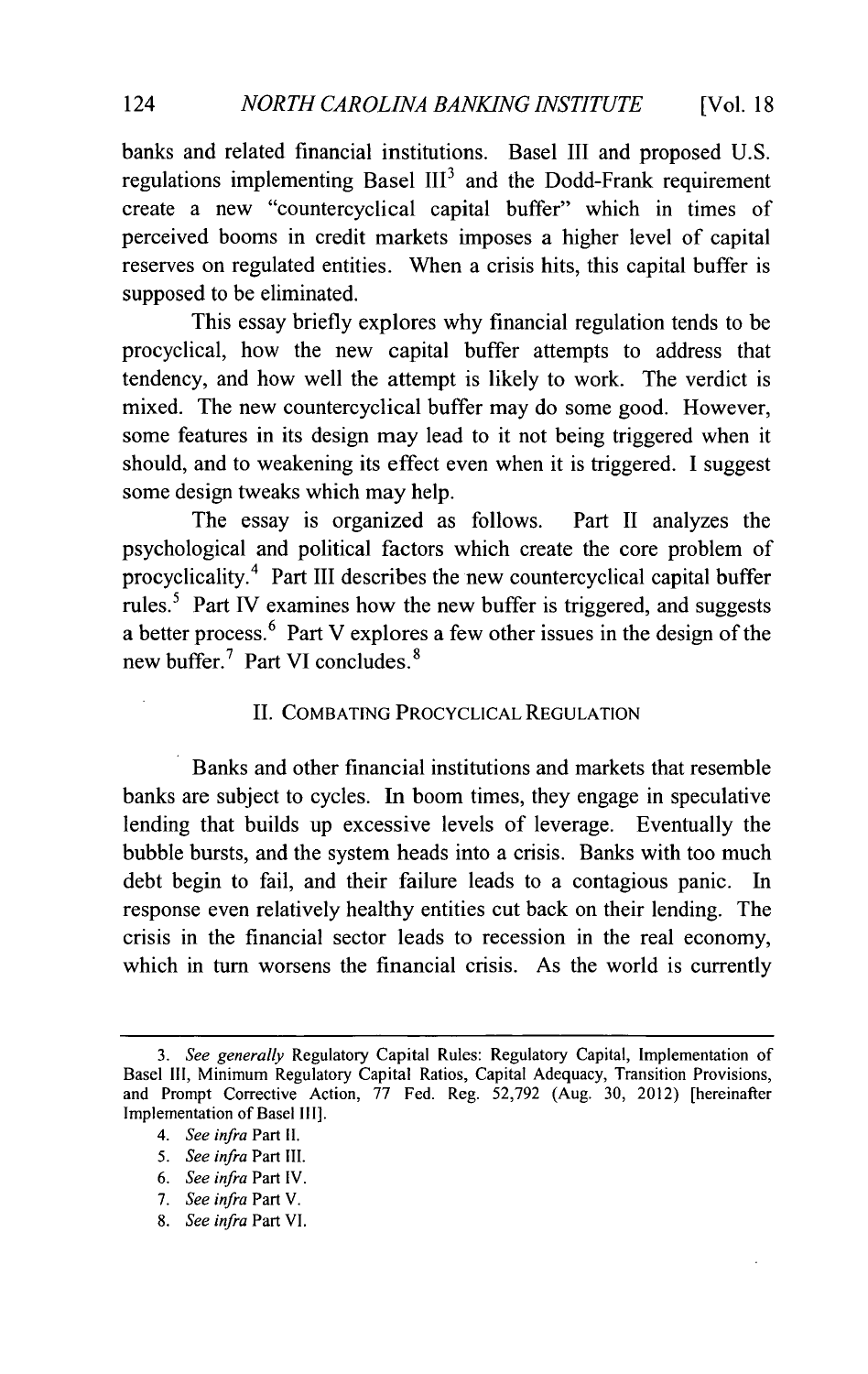experiencing, it takes a long time to recover from such a crisis.<sup>9</sup>

We would like financial regulation to lean against this wind and try to limit the severity of such cycles. That is, regulation should become tougher as booms start to turn speculative in order to limit the degree of unwise speculation and lending that occurs, and become more forgiving in the wake of a crisis so as to not block needed investment during hard times.<sup>10</sup> Alas, that is not what we observe. Typically, regulation actually tends to loosen during the booms, then strengthen with reforms following a crisis. Regulation in practice is procyclical, whereas in theory it should be countercyclical.<sup>11</sup> The same psychological biases (particularly the availability bias) which affect actors in the financial markets also affect regulators, both directly and via political pressure on them. $<sup>12</sup>$ </sup>

Many have noted this tendency to procyclical regulation. However, they have differed markedly in their positive and normative analyses of the nature of the problem at different stages of the cycle. **I** have analyzed these differences elsewhere, and grouped analysts within three competing types of models.<sup>13</sup> Those in model 2 are skeptical of much financial regulation, and see the main threat in the tendency to over-regulation following crises. 14 Those in model **3** think financial regulation tends to be too weak, and see the main threat in the tendency to de-regulation during boom periods.<sup>15</sup> Those in model 1 see both

12. McDonnell, *supra* note **10,** at **8-12.**

*13. Id.*

**<sup>9.</sup>** For the leading economic theory of such financial crises, see HYMAN P. MINSKY, **STABILIZING AN UNSTABLE, ECONOMY (** 2nd ed., McGraw-Hill **2008) (1986).** For historical analyses, see **CARMEN** M. **REINHARDT & KENNETH S.** ROGOFF, **THIS TIME** Is DIFFERENT: **EIGHT CENTURIES** OF **FINANCIAL FOLLY (2009);** CHARLES P. KINDLEBERGER **&** ROBERT Z. **ALIBER, MANIAS, PANICS AND CRASHES: A HISTORY OF FINANCIAL CRISES** (5th ed. **2005).**

*<sup>10.</sup> See generally* Brett H. McDonnell, *Dampening Financial Regulatory Cycles, 64* **FLA.** L. **REV. 1597 (2013);** Samuel Hanson et al., *A Macroprudential Approach to Financial Regulation,* **25 J. ECON. PERSP. 3 (2011).**

**<sup>11.</sup>** McDonnell, *supra note 10; see also* **ERIK** F. **GERDING, LAW, BUBBLES, AND FINANCIAL REGULATION** (forthcoming **2013); JILL** M. **HENDRICKSON., REGULATION AND** INSTABILITY **IN U.S. COMMERCIAL BANKING: A** HISTORY OF **CRISES** 14 **(2011);** David Hirshleifer, *Psychological Bias as a Driver of Financial Regulation,* <sup>14</sup>**EUR. FIN.** MGMT. **856 (2008);** Stephen **J.** Choi **& A.C.** Pritchard, *Behavioral Economics and the SEC, 56* **STAN.** L. REV. **1 (2003);** Jeffrey **J.** Rachlinski **&** Cynthia R. Farina, *Cognitive Psychology and Optimal Government Design,* **87** CORNELL L. REv. 549 (2002).

*<sup>14.</sup> Id.* at 12-14. *See also, e.g.,* Larry **E.** Ribstein, *Bubble Laws,* 40 Hous. L. REV. **77 (2003);** Roberta Romano, *Regulating in the Dark,* (Yale Law **&** Econ. Research Paper No. 442, 2012), *available at* http://ssm.com/abstract=1974148.

*<sup>15.</sup> Id.* at 14-16. *See also, e.g.,* John **C.** Coffee, Jr., *The Political Economy of Dodd-Frank: Why Financial Reform Tends to be Frustrated and Systemic Risk Perpetuated*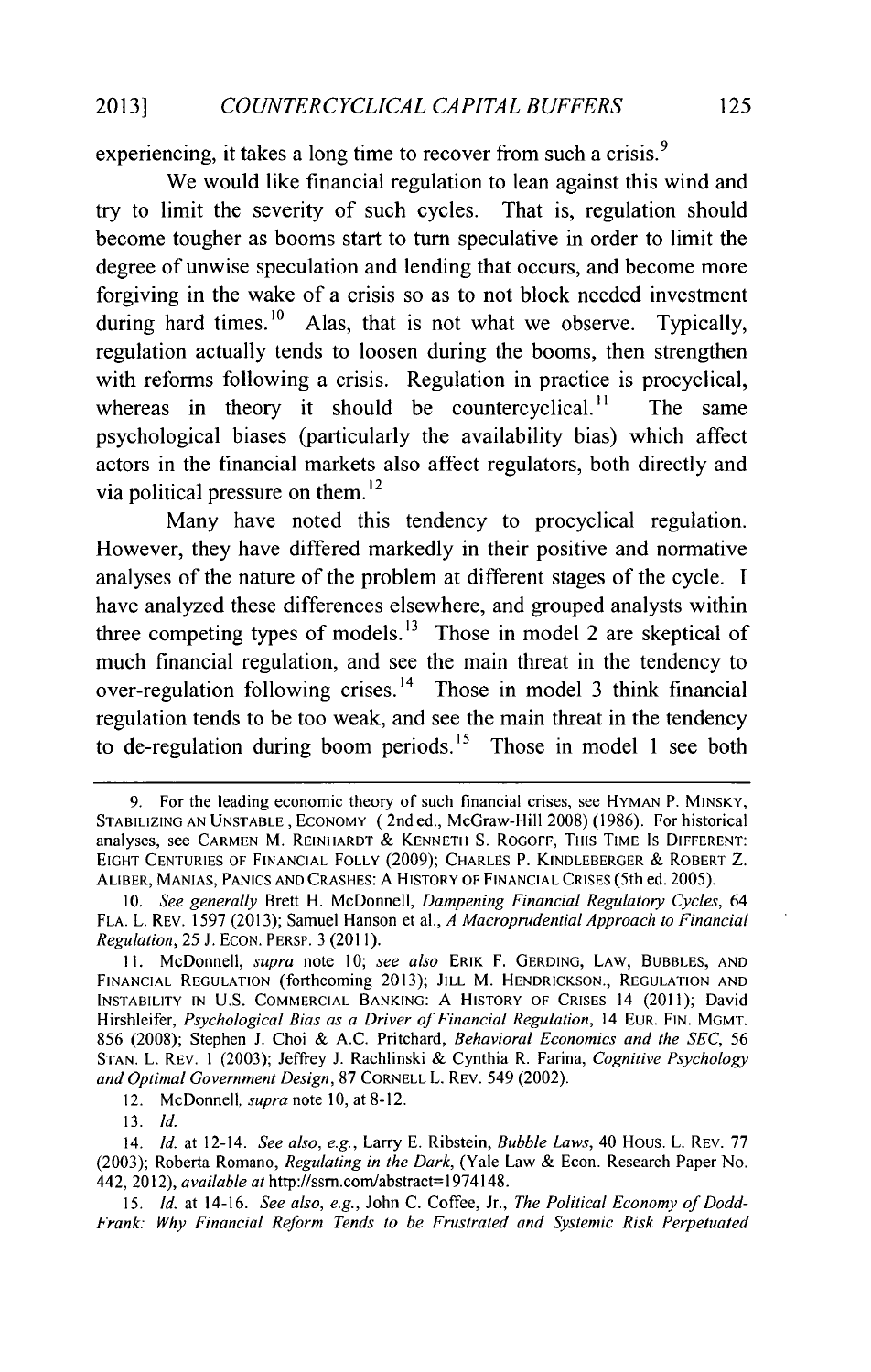over-regulation following crises and under-regulation during booms, although some semi-optimistically note that at least these countervailing effects tend to lead to a relatively proper level of regulation in the long run.<sup>16</sup> The group a person identifies with naturally affects their prescriptions for regulation. In what follows, **I** shall put myself in model **1,** and hence be concerned with mistakes in both phases of the cycle, for reasons **I** have developed elsewhere.17 However, **I** shall also consider how advocates of models 2 and **3** might react differently to the issues discussed below.

One obvious way to react to this problem is to try to build countercyclical rules directly into legislation and regulation.<sup>18</sup> Possibly the leading attempts to do so in financial regulation are the Dodd-Frank and Basel **III** countercyclical capital buffers which are at issue in this paper. How should such countercyclical rules work, and what are the chances for success given the cognitive and political pressures for procyclical regulation? We would like the rules to be as automatic as possible, subject to as little discretion from regulators as possible, given the cognitive and political pressures on the regulators. Insofar as we deem it necessary for regulators to retain some degree of discretion, we want those regulators to be insulated from political pressure (which tends to be procyclical), and we want to do what we can to limit the influence of the various cognitive biases on them.

**Why** might we want to retain any discretion, given the hazards? The difficulty is coming up with automatic rules that are triggered to strengthen and weaken at the right time. Automatic rules will need to use a measure or measures of economic conditions which specify when to tighten or loosen the rule. No measure will do a perfect **job** for this task, and with no discretion at all, they run the risk of sometimes setting the rule very badly indeed. Thus, there are some hard design choices to be made in balancing rules and discretion.<sup>19</sup>

<sup>(</sup>Columbia Law and Econ. Working Paper, No. 414, *2012), available* athttp://ssrn.com/abstsract=1982128.

**<sup>16.</sup>** McDonnell, supra note **10,** at **9-12.** Another significant statement of this position is **GERDING,** supra *note* **11.**

**<sup>17.</sup>** McDonnell, *supra note* **10,** at **9-12.**

**<sup>18.</sup>** *Id.* at **32.**

*<sup>19.</sup> See* Michael Kowalik, *Countercyclical Capital Regulation: Should Bank Regulators Use Rules or Discretion?,* **FED. RESERVE BANK OF KAN.** CiTy **ECON. REV., 2d** Quarter 2011, at **63, 63-64,** *available at http://* www.kansascityfed.org/publicat/econrev/pdf/ I q2Kowalik.pdf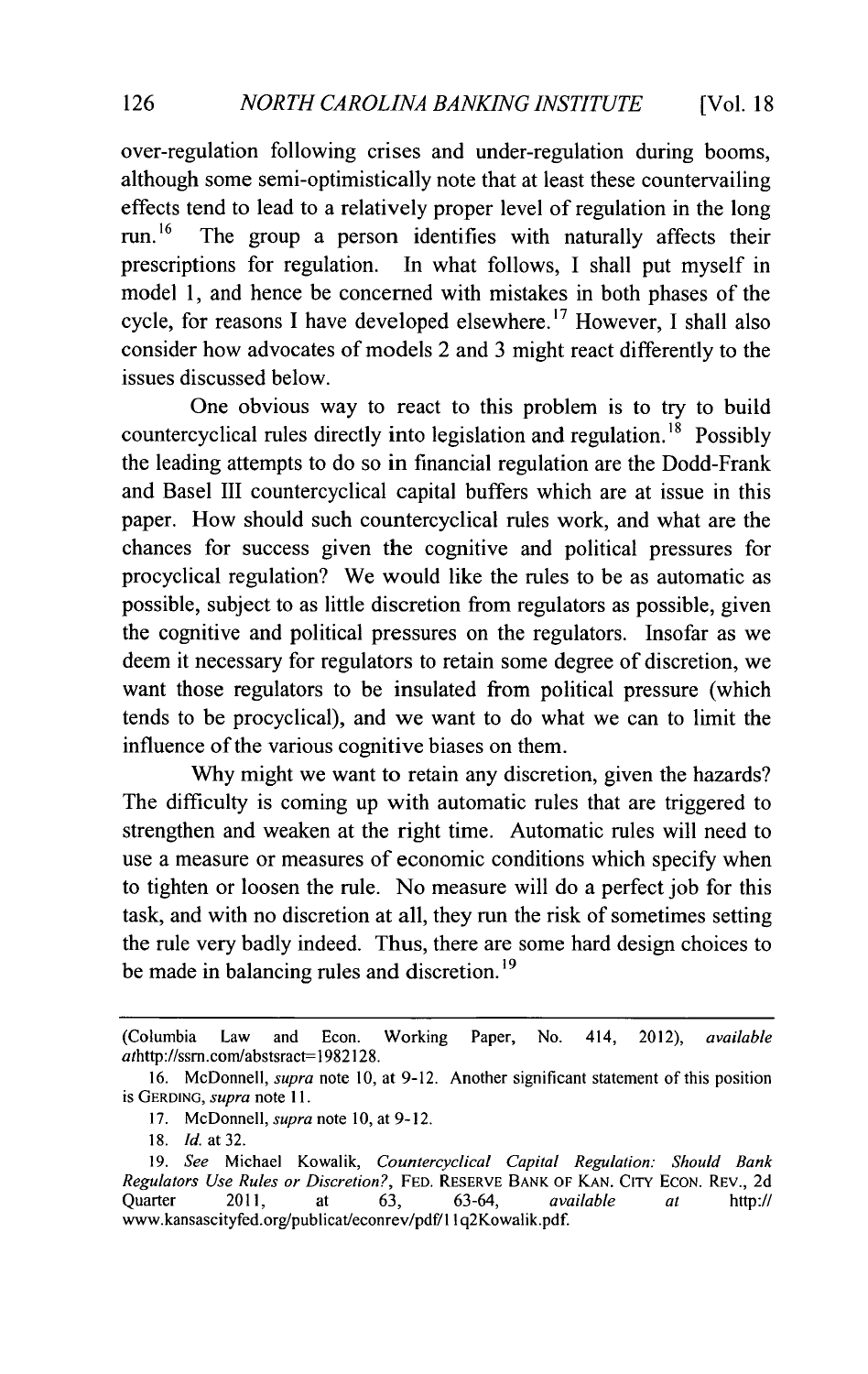In thinking through these design choices, we should consider different types of errors that can be made, and their relative likelihood and severity given general features of the market and regulatory cycles. We want to consider how proposed countercyclical rules will function both in boom periods and following crises. In each period, two kinds of errors are possible. Drawing upon the terminology of statistics, we can label a type I error when the rule fails to change strength (increase in a boom, decrease in a crisis) when it should. In a type II error, the rule changes strength when it shouldn't. We thus have four cases to worry about:

- Failing to strengthen during a boom (boom type) **I).** Here, the countercyclical rule is failing in its basic purpose. It is not actively causing harm (relative to not attempting a countercyclical design at all), but it is doing no good. Where the rule design allows a good deal of discretion, the likelihood of this error is quite high, due to the cognitive and political biases which create procyclicality, although one can attempt to put in place features that shield regulators from these biases. For a **highly** automatic rule, the likelihood of this type of error depends upon the accuracy of the rule (this point applies for all types of errors with **highly** automatic rules; take it as given below). Research from economists at the Bank of International Settlements  $(BIS)^{20}$ suggests a measure which is fairly accurate at identifying speculative booms.
- Strengthening during a perceived, but not actual, speculative boom (boom type **II).** Here the countercyclical rule slows down lending and economic growth unnecessarily. Although it would have to get things quite wrong indeed to lead to a recession, it could lead to slower growth than would occur otherwise. Thus, for

*<sup>20.</sup> See generally* Mathias Drehmann et al., *Countercyclical Capital Buffers: Exploring Options* (BIS Working Papers No. **317,** 2010), *available at* http://www.bis.org/publ/work317.pdf.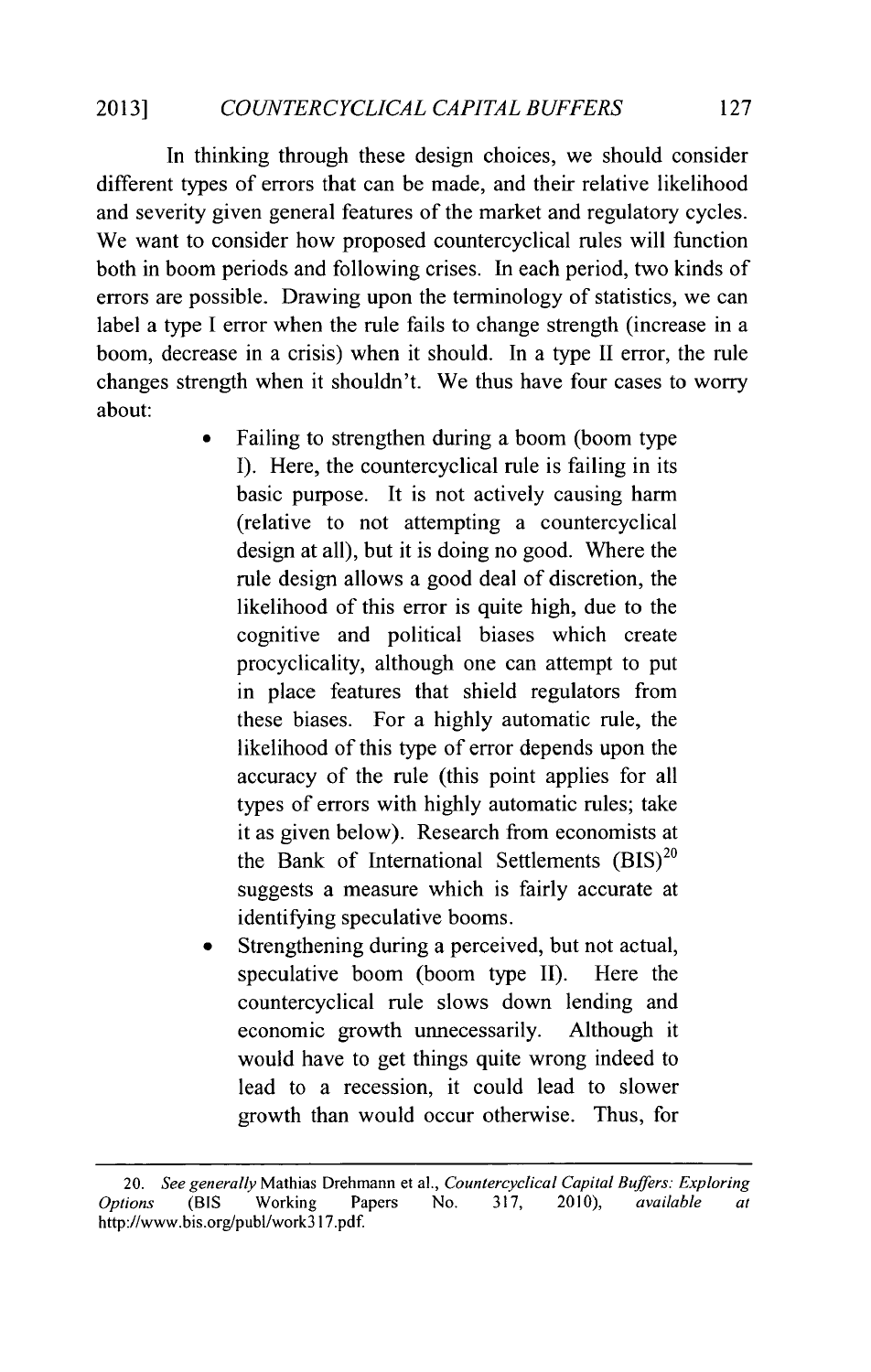# 128 *NORTH CAROLINA BANKING INSTITUTE* [Vol. 18

moderate versions of this error, the damage is not all that great. This error is quite unlikely for discretionary rules (since regulators are inclined in the opposite direction), and as just noted for automatic rules, it appears a measure (BIS Measure) is available which would make the error unlikely.

Failing to weaken during a crisis (crisis type **I).**  $\bullet$ This type of error has the potential to cause great harm, as it may stop the economy from recovering after a crisis. However, there are reasons to be not heavily concerned about this type of error. For discretionary rules, once a crisis has become severe, regulators will recognize it—a financial crisis in full fury is hard to miss (there is an asymmetry here from speculative booms). And in the middle of a crisis, there will be pressure from bankers to weaken the rules. **If** a rule is supposed to be weakened in a crisis, it will be hard for regulators to avoid doing so. It is true that often during crises, regulators will strengthen existing rules and create new ones to address perceived problems that led to the crisis. They may increase the baseline strength of the rule in question (capital requirements in our case-as indeed has happened with Basel **III).** However, they would seem to be unlikely to maintain the countercyclical component of the rule at high strength, given the obviousness of crisis conditions. What is more likely, though, is that under discretionary rules, regulators may miss the early signs of a crisis, and thus not weaken the rule as early as one would hope. For automatic rules the BIS researchers have not found quite so accurate a measure for crises, so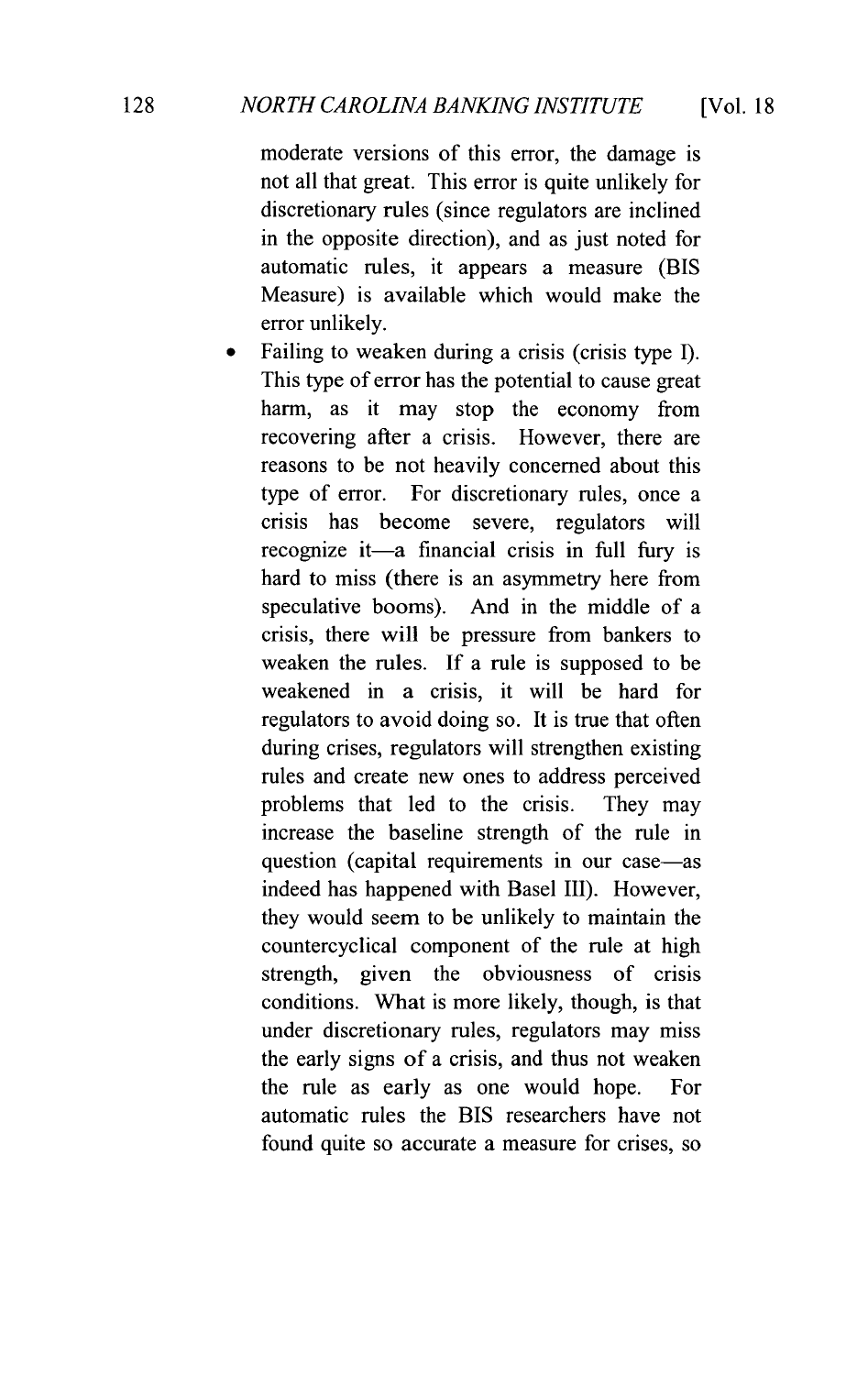there is some real risk for this type of error.<sup>21</sup> But here too, once the crisis truly hits in full force, plausible measures should identify that. Thus, for both discretionary and automatic rules in times of crisis, the rules may be somewhat slow to identify the crisis in its early stages, but they are quite likely to identify the crisis once it becomes severe. This fact greatly reduces our concern for crisis type **I** error, because of the nature of lending during and after crises. As a crisis builds, lending is likely to fall (eventually, to plummet), pretty much no matter what the regulatory climate is. During the early phase, regulatory loosening following a countercyclical rule is thus unlikely to help. Where the loosening matters more is in the time following the trough of the crisis, when recovery begins. Here, overly tight rules can do serious harm, but as we have just seen, the likelihood of this type of error lasting to this point is quite small.

Weakening during a perceived, but not actual, crisis (crisis type **II).** When this sort of error happens, the countercyclical rule which has been strengthened to combat a speculative boom is weakened prematurely, while the boom continues. As with a boom type **I** error, the countercyclical structure thus fails to do what it is supposed to, allowing speculation to increase and making the future crisis worse than it would be in the absence of this error. With discretionary rules, there is a decent likelihood of this occurring, given the cognitive and political biases during booms. Due to the more questionable quality of available economic measures identifying the onset of crisis, this error may also be decently likely with automatic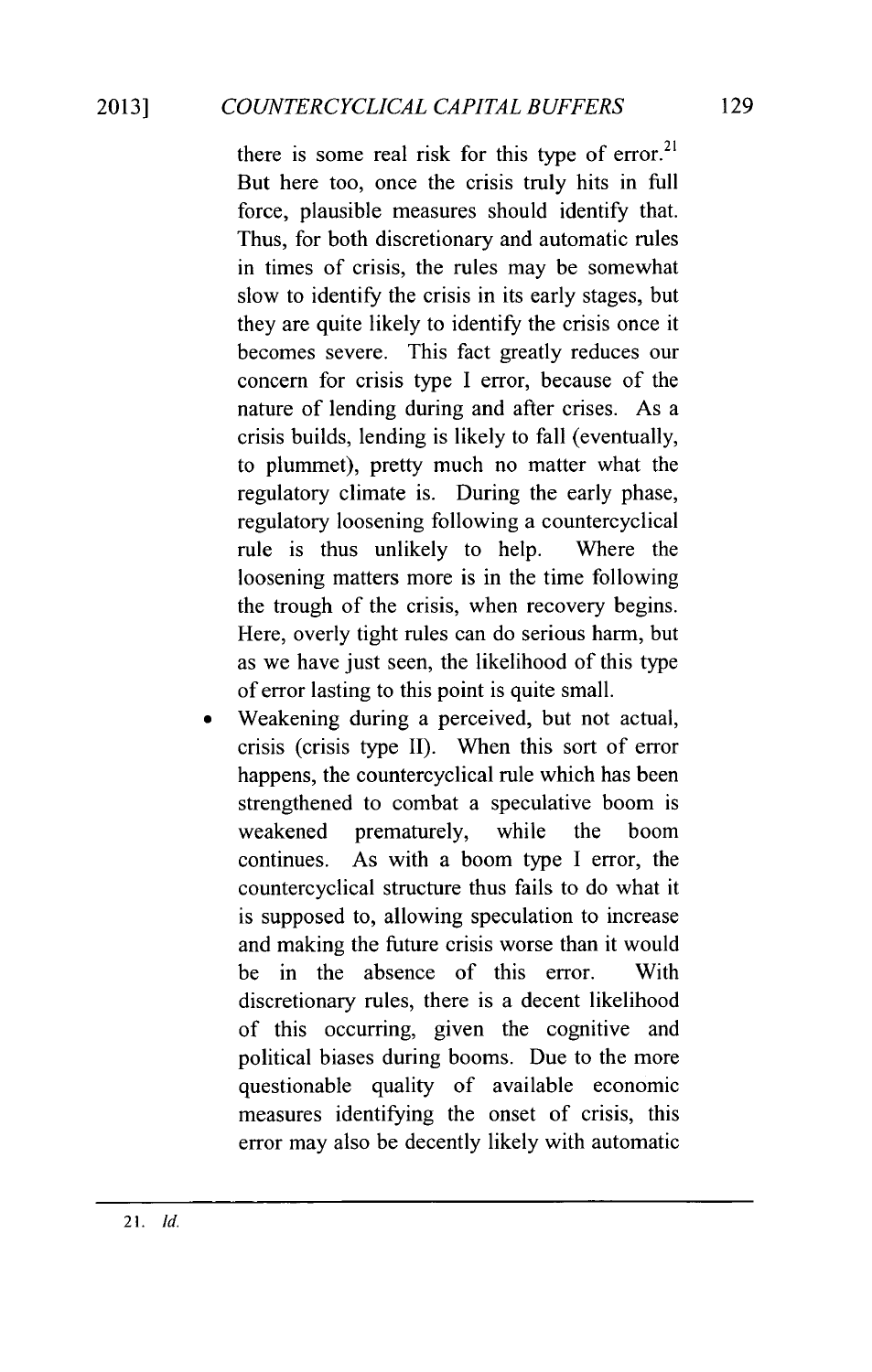### rules.

Given the imperfection of both regulators and economic measures of booms and busts, no countercyclical rule policy can reduce the possibility of all four types of errors to zero. Different rules will produce a different mix of probabilities for the four types. We are thus looking for a mix of rule and discretion which achieves the best tradeoff available among them. In Part **III** we will look at the rules that have been proposed **by U.S.** and international regulators, and then in Parts IV and V we will evaluate those rules within the framework discussed here.

### III. **BASEL III AND** PROPOSED **IMPLEMENTING REGULATIONS**

In this section **I** will first very briefly outline the basic structure of capital requirements under **U.S.** banking regulation and Basel, and then describe the proposed countercyclical capital buffers.

In the 1980s, **U.S.** banking regulators introduced risk-weighted capital requirements. To avoid imposing a competitive disadvantage on **U.S.** banks, **U.S.** regulators worked with the leading banking regulators of other countries to produce the Basel **I** rules, 22 which impose riskweighted capital requirements on banks in most of the world. Capital requirements are a way of reducing leverage and of trying to assure that banks have resources available to cope with hard times. The riskweighted requirements of Basel **I** look to a fraction. In the numerator of that fraction is a measure of the capital of a bank. Capital comes in various forms, more or less sure and readily available to the bank in bad times. Basel **I** divides capital into Tier **I** (the safest kind) and Tier II, and includes several relevant measures based on each. In the denominator is a measure of a bank's assets. These assets are weighted **by** their perceived riskiness, with each type of asset being assigned to one of a few categories and weighted **by** the risk level assigned to that category. Once the measures of capital and assets are calculated, the divisions are done to produce the capital measures.

In the **U.S.,** these measures are then used within the supervision and prompt corrective action system. There are various levels of capitalization based on the measures (well-capitalized, adequately

<sup>22.</sup> **BASEL COMM. ON BANKING SUPERVISION, INTERNATIONAL CONVERGENCE OF CAPITAL MEASUREMENT AND CAPITAL STANDARDS (1988),** available at http://www.bis.org/publ/bcbsc11 **.pdf.**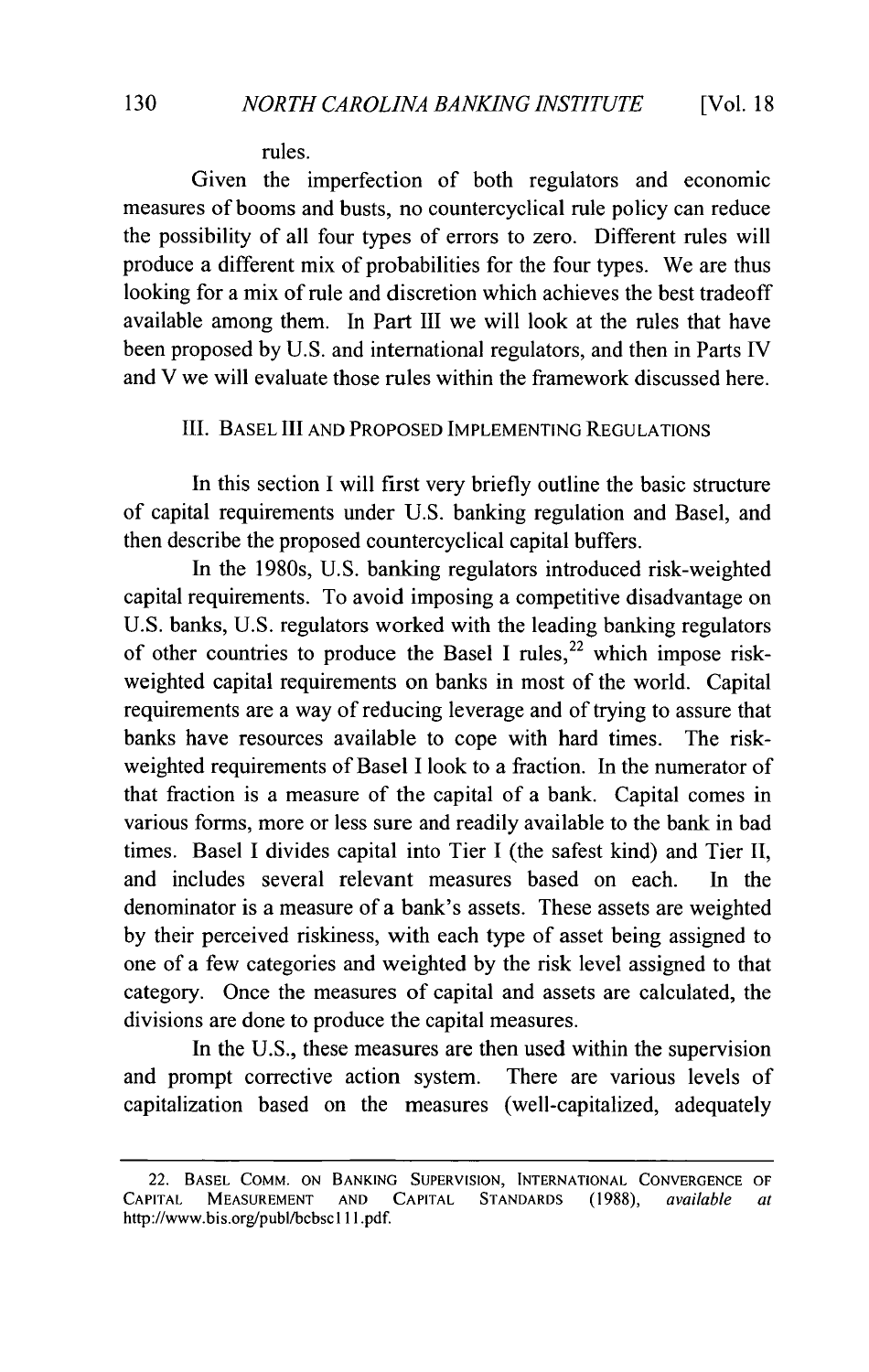capitalized, undercapitalized, significantly undercapitalized, and critically undercapitalized), and the activities of a bank are more restricted the more undercapitalized it is.<sup>23</sup> Basel II modified the way asset risk was calculated, in ways not relevant to our discussion here.<sup>24</sup>

Basel **III** made further modifications to the calculation of both assets and capital, again not relevant to our discussion here.<sup>25</sup> It increased the required capital requirements. For the measure using all allowable forms of capital, a bank must have capital equal to at least **8%** of risk-weighted assets in order to be well capitalized. In addition, Basel **III** adds a capital conservation buffer and a countercyclical buffer. The capital conservation buffer of **2.5%** sits on top of the basic capital requirement. Thus, for the total capital measure, the combined level **is 10.5%. A** bank between **8%** and **10.5%** will not face any of the restrictions of the prompt corrective action rules, but it will face a few restrictions. In particular, several forms of distributions from earnings will be limited or prohibited. Affected distributions include dividends, share buybacks, discretionary payments of some forms of capital, and discretionary bonus payments to staff.

The countercyclical buffer-our main concern here-augments this capital conservation buffer. When the relevant regulatory agency, or agencies, declares that this countercyclical buffer has been triggered, the capital conservation buffer will increase. The most the buffer will increase is an additional **2.5%.** Thus, when the countercyclical buffer **is** at its maximum, the cutoff level of total capital below which the distribution limits will apply is **13%.26** In the **U.S.,** the relevant regulatory agencies are proposing to apply the countercyclical buffer only to "advanced approaches banking organizations." These are the large and sophisticated banks which are allowed to use their internal risk measures in calculating risk-weighted assets.<sup>27</sup>

Who will determine what the countercyclical buffer is, and on what basis will they make that determination? Basel **III** leaves it to each

*<sup>23.</sup> See* 12 **U.S.C. §§ 1818(b)(6),** 1831o.

**<sup>24.</sup> BASEL COMM. ON BANKING SUPERVISION, INTERNATIONAL CONVERGENCE OF CAPITAL MEASUREMENT AND CAPITAL STANDARDS: A REVISED FRAMEWORK** (2004), *available at* http://www.bis.org/publ/bcbsI07.pdf.

**<sup>25.</sup>** Basel Ill, *supra* note 2.

**<sup>26.</sup>** Basel ill, *supra* note 2, at 54-58.

**<sup>27.</sup>** Implementation of Basel III, *supra* note **3,** at **33.**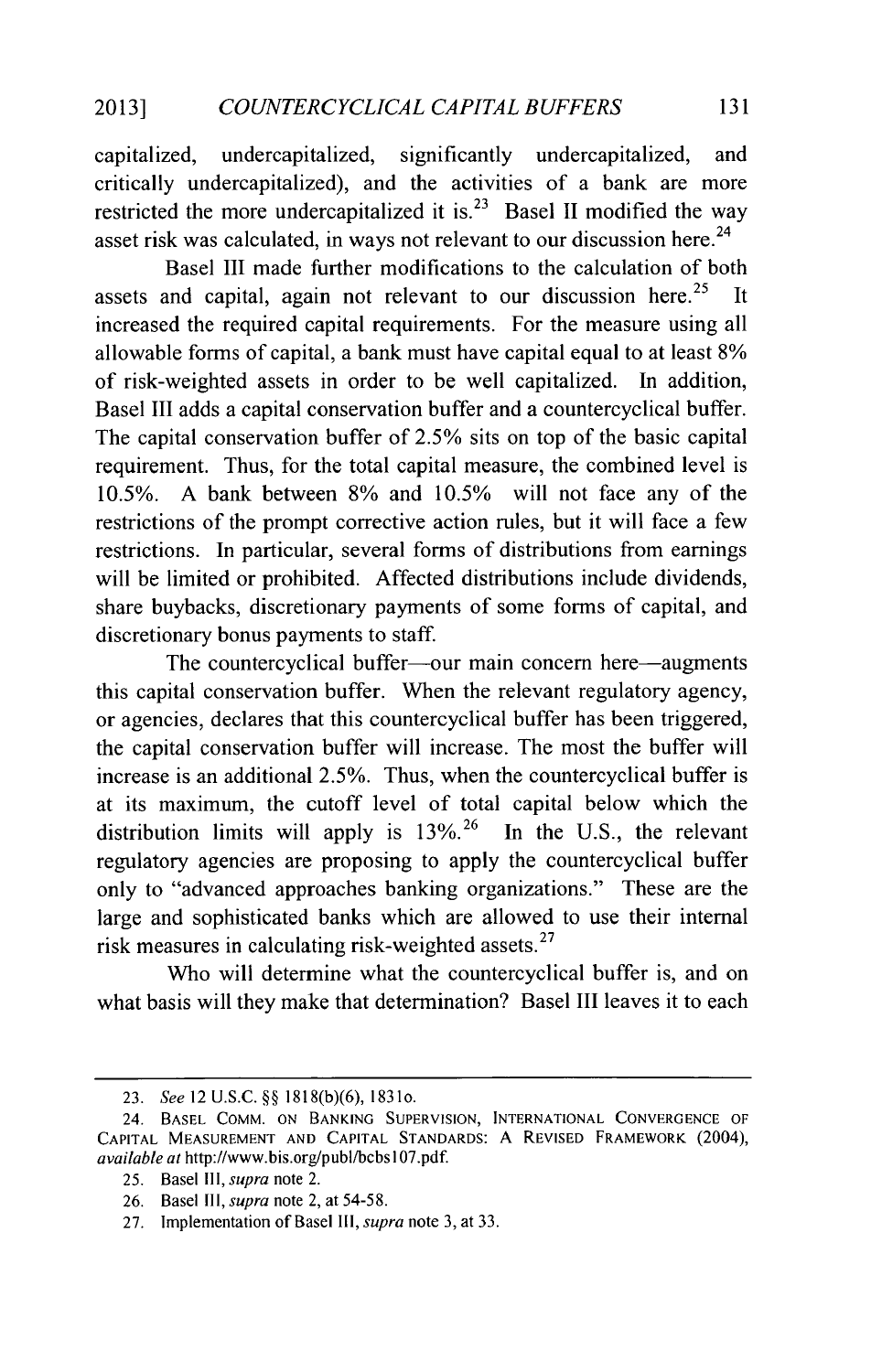country to choose an authority to make decisions on the buffer.<sup>28</sup> In the **U.S.,** under the proposed regulations implementing Basel III, the decision will be made jointly **by** the Office of the Comptroller of the Currency **(OCC),** the Federal Reserve (Fed), and the Federal Deposit Insurance Corporation  $(FDIC)$ .<sup>29</sup> An increase in the buffer will take effect twelve months after it is announced, in order to give banks time to build up their capital, while a decrease will take effect immediately.

The international guidelines for setting the buffer begin with one statistical measure as a reference guide, the aggregate private sector credit-to-GDP gap.<sup>30</sup> The Basel committee gives fairly precise guidance on calculating this number. One takes a broad measure of the total credit in the private sector (with the statistical measure to use specified in some detail), divides this **by GDP,** calculates the long term time trend of this figure using a specified statistical procedure, then calculates the percentage deviation from trend of the current figure. The guidance then specifies levels of this number at which one should expect the buffer to increase.<sup>31</sup> However, this figure is just a starting point. The national authority is expected to start with the number, but then exercise judgment, guided **by** several broad principles. 32 This thus represents a blend of rule and discretion, discussed in more detail in the next part.

The **U.S.** regulatory agencies do not quite propose to follow this guidance. They state that they expect to consider a range of macroeconomic, financial, and supervisory information indicating an increase in systemic risk. This information includes,, but is not limited to, the ratio of credit to gross domestic product, a variety of asset prices, other factors indicative of relative credit and liquidity expansion or contraction, funding spreads, credit condition surveys, indices based on credit default swap spreads, options implied volatility, and measures of systemic risk.<sup>33</sup>

Thus, the **U.S.** agencies do not focus on one statistic to the

**<sup>28.</sup>** Basel Ill, *supra* note 2, at **58.**

**<sup>29.</sup>** Implementation of Basel III, *supra* note **3,** at 34.

**<sup>30.</sup> BASEL COMM. ON BANKING SUPERVISION, GUIDANCE FOR NATIONAL AUTHORITIES OPERATING THE COUNTERCYCLICAL CAPITAL BUFFER** 2-3(Dec. 2010), *available at* http://www.bis.org/publ/bcbsl87.pdf [hereinafter Guidance].

*<sup>31.</sup> Id.,* at Annex **1.**

**<sup>32.</sup>** *Id.* at **2-5.**

**<sup>33.</sup>** Implementation of Basel III, *supra* note **3,** at 34.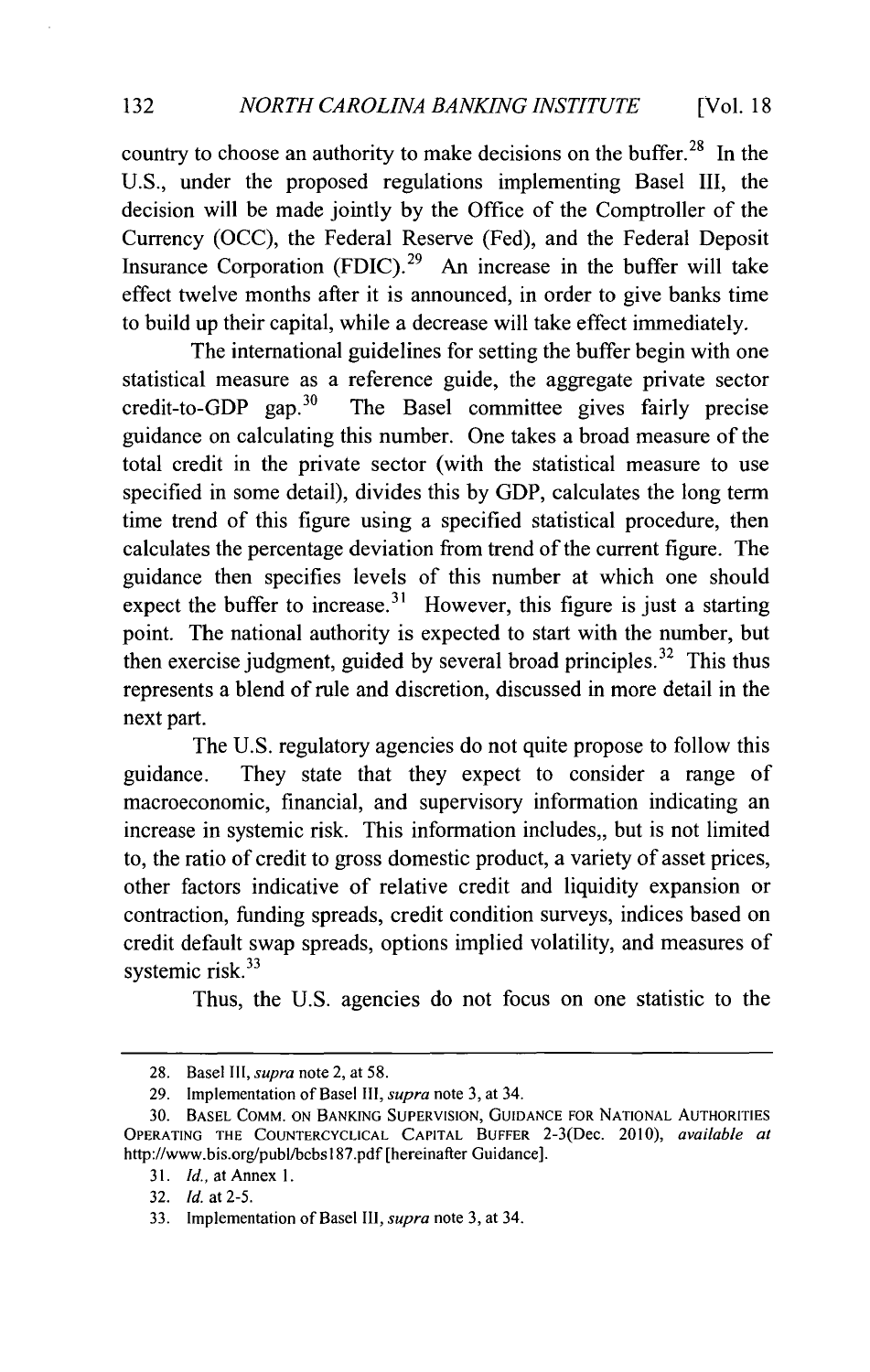extent suggested in the Basel guidelines. Although the Basel statistic **is** the first specific statistic listed **by** the **U.S.** agencies, it is the first in a rather long list. As will be discussed in the next part, such a laundry list in effect grants the agencies a very wide degree of discretion.

### IV. **ISSUES** WITH THE TRIGGER

Our discussion in Part II suggested that we should look for a rather rule-like, automatic trigger for setting the buffer level, one which leaves regulators little discretion, because of the various biases which are likely to afflict regulators. Given the imperfection of usable statistical measures, we want to maintain some discretion, but it should be limited.34

The Basel mechanism does not fully fit that description, and the proposed **U.S.** implementation is yet more wide of the mark. Basel does start with one reference statistic, the credit-to-GDP gap, as one would want in a rule-based approach. However, it then stresses that regulators must use broad judgment rather than rely on this measure, although it does lay out a few principles to guide that judgment.<sup>35</sup> The resulting degree of judgment and discretion seems rather more than is desirable, at least insofar as one believes that the core statistic **is** quite reliable. <sup>36</sup> The **U.S.** proposed implementation strays further from a rule-like procedure because it does not single out one statistic as a starting point. Rather, it sets out a range of statistics to which regulators will look, without saying anything about relative priority or about the range of values for specific statistics which may indicate a desirable change in the buffer level. Such a smorgasbord of available data essentially gives

<sup>34.</sup> There is a separate reason why the Basel rule should probably not be more rule-like than it is. Basel sets an international standard, which must then be implemented **by** national regulators. There are good reasons why one might want the international standard to give national regulators plenty of room to design their own rules, even if one thinks that those national regulations should themselves be quite rule-like. Thus, it is possible that in this case, even though Basel is more rule-like than the American regulation, still the Basel regulation is more rule-like than it should be as an international standard, while the American regulation is less rule-like than it should be as an implementation of that international standard. For a discussion suggesting that in general Basel should move towards a less rule-like approach, see Claire **A.** Hill and Brett H. McDonnell, *International Financial Regulation: First, Do No Harm,* in **FESTSCHRIFT KIRCHNER** (Wulf Kaal *et al.* eds. forthcoming 2014).

**<sup>35.</sup>** See **BASEL** COMM. **ON BANKING SUPERVISION,** *supra* note 24.

*<sup>36.</sup>* See *Guidance, supra* note **30,** at Annex **1;** Drehmann et al., *supra* note 20.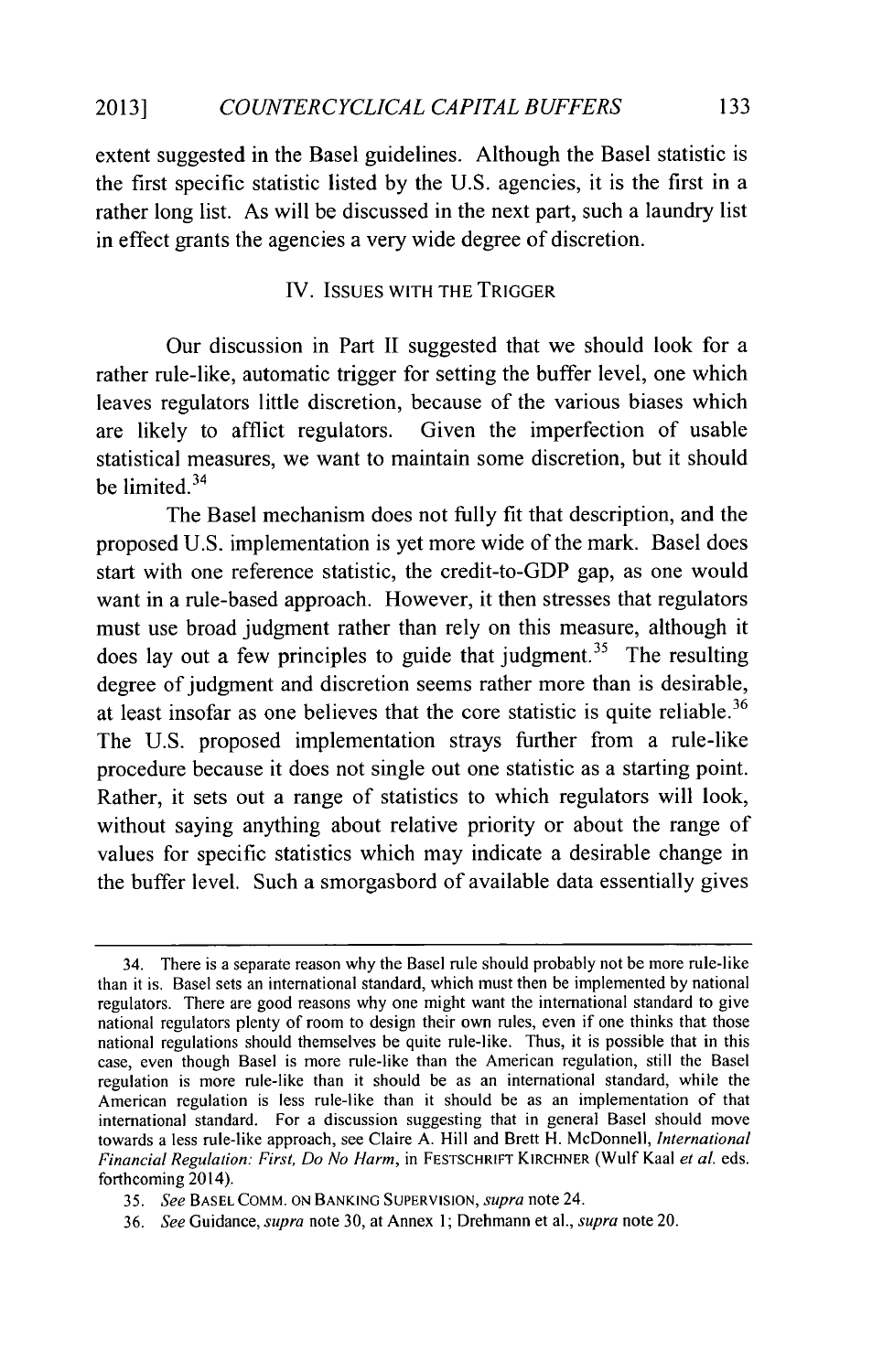regulators largely unfettered discretion, which we have seen is undesirable.

What might a more rule-bound countercyclical rule look like? Basel **III** gets fairly close. Imagine the following modification. Start with the statistic featured in Basel III, and specify various levels of that statistic which should trigger increases in the buffer, as Basel **III** does. Now, instead of then leaving it all to regulatory judgment, state that it **is** an explicit presumption that the buffer level should change when the indicated statistic levels are reached. However, the presumption should be rebuttable **by** the relevant regulators. It should not be easily rebuttable, though. The rule should state that if regulators choose to deviate from the presumed level, they must justify their decision publicly. The rule should give guidance as to what such justification should entail, with the Basel **III** guidance already giving a pretty good outline for such guidance. Depending upon the decision making structure of the relevant regulator, one also might want to impose procedural limits on decisions to deviate, for instance a supermajority voting rule.

In the **U.S.,** three regulators will jointly set the countercyclical buffer. Two of these (the Fed and the **FDIC)** are independent agencies, as one wants in order to limit political pressure and resulting procyclical bias. The other, the **OCC,** is an agency of the Treasury, and hence more politically accountable.<sup>37</sup> It is not at all clear if one should really want the Treasury involved. However, assuming its involvement is inevitable (which politically seems likely), we can make good use of the involvement of three regulators to impose a procedural rule limiting discretion to vary from the presumptive level: require agreement from all three agencies to justify a variation from the presumptive level.

**<sup>37.</sup>** The **OCC** is in some ways more independent than many agencies. For instance, its budget is largely set through an assessment on banks rather than being dependent upon Congressional appropriations, *see* 12 **U.S.C.** *§* **16,** and the Secretary of the Treasury may not delay or prevent the issuance of rules which the **OCC** promulgates, *see* 12 **U.S.C.** *§* **1(b)(1).** However, the President may remove the Comptroller for cause. *See* 12 **U.S.C.** *§* 2. Moreover, the **OCC** is headed **by** one person (the Comptroller) rather than **by** a multi-person Commission which must include representatives of both parties. **A** limit on removal without cause and the use of a multi-person bipartisan commission are both conventionally seen as critical elements of agency independence, *see* Kirti Datla and Richard L. Revesz, *Deconstructing Independent Agencies (and Executive Agencies),* **98 CORNELL** L. **REV. 769, 776** n. 24 (describing while contesting the "consensus view" that a for-cause removal clause constitutes the central dividing line defining independent agencies), and the Federal Reserve and **FDIC** both possess these features of independence.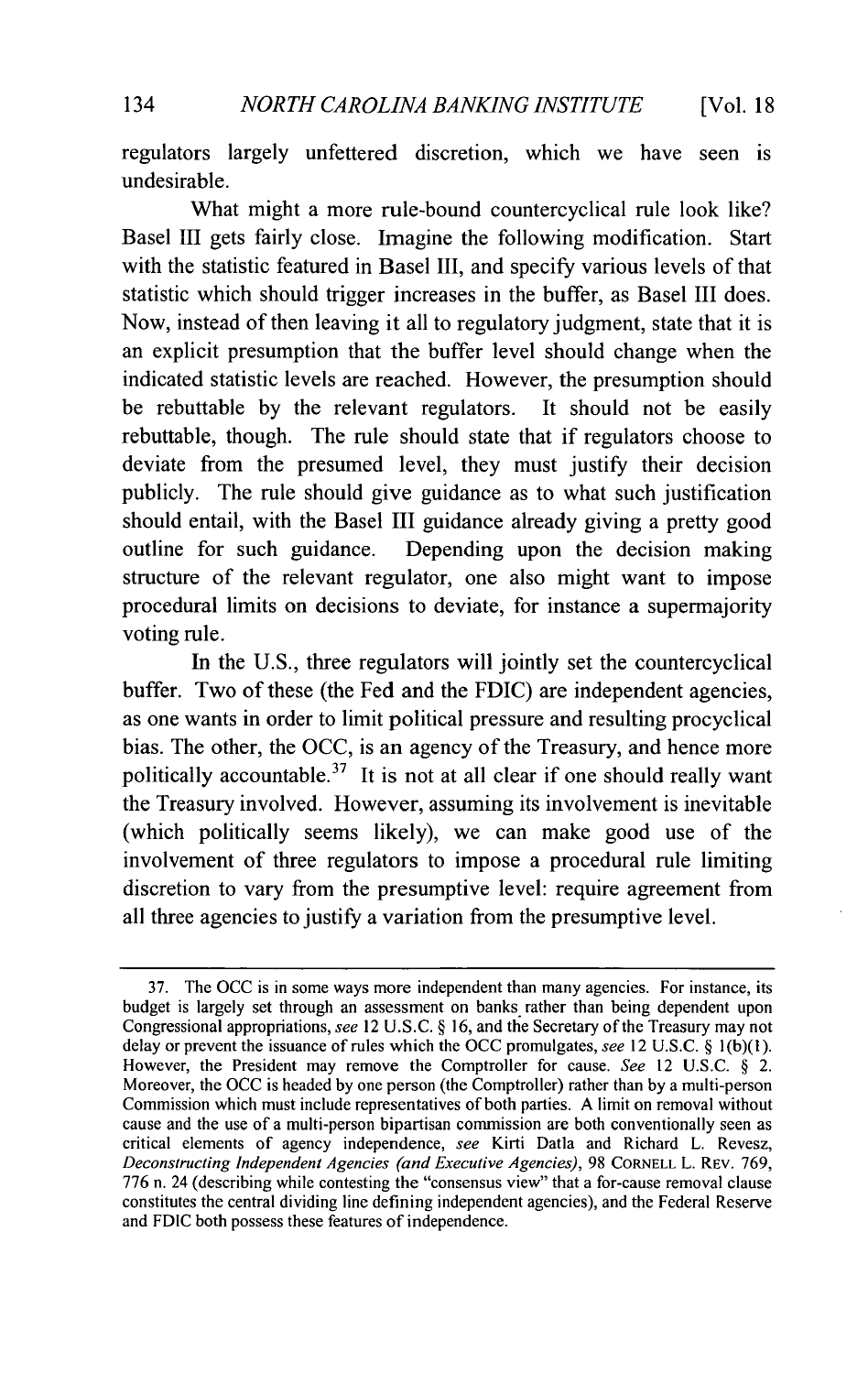# *COUNTERCYCLICAL CAPITAL BUFFERS* **2013] 135**

How would such an approach fare with our four types of errors? For boom type **I** error, the credit gap statistic works well historically, and makes good intuitive and theoretical sense. So starting with that statistic ought to lead to increases in the buffer in most instances when an increase is appropriate. Given both regulatory biases and the limits on regulator discretion of the proposal, regulators are unlikely to adjust upward where the statistic fails to properly indicate a change. Therefore, boom type **I** errors would still occur, but they should be infrequent so long as the statistic works well. The limits on regulator discretion should make it hard for regulators to block an increase when the statistic rightly calls for one; however, it could still occur. The main point of the limits on discretion is to prevent regulators from blocking an increase when the statistic calls for it, the main threat for creating this type of error. As long as there is any discretion, this type of error can still occur-determined regulators may choose to override the presumed increase. But unless one really trusts the available statistics quite a bit, or sees the harm from this type of error as quite limited, one presumably wants to leave *some* degree of discretion, albeit tightly constrained. In contrast, the high degree of regulator discretion under the approach suggested **by** the **U.S.** agencies would create a **high** likelihood of this type of error, threatening to undermine much of the point of the countercyclical buffer.

For boom type II error (inappropriate strengthening), again the relative accuracy of the statistic gives a good starting point. Moreover, for this type of error the backdrop of some regulator discretion gives some chance of correcting such an error (this, after all, is the main point of retaining some discretion). **If** the main statistic incorrectly indicates a buffer increase where it is inappropriate, regulators are likely to want to block the increase, and in such instances they should be able to point to many other measures set out in the rule which suggest an increase is inappropriate (it would be unlikely for all of the statistics to uniformly point to an increased buffer where such an increase is truly inappropriate and harmful). It must be admitted, though, that this type of error is more likely under my proposed approach than under that proposed **by** the **U.S.** agencies, where it is very unlikely indeed.

For crisis type **I** error (failure to weaken), there is some real concern that the leading statistic will be slow to identify an emerging crisis, and even that the regulators will be slow to act to override the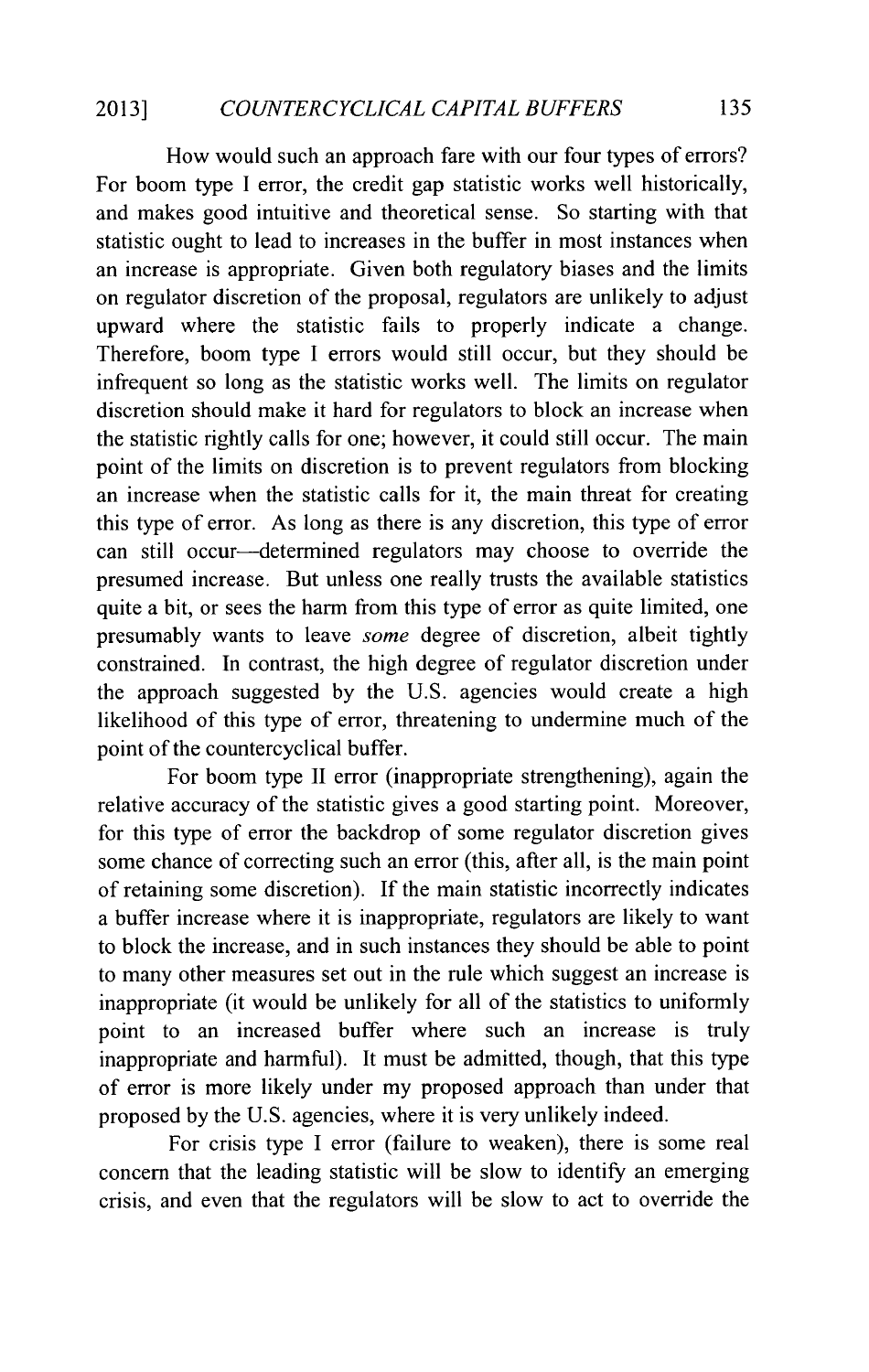statistic's presumption. Among other things, the BIS's own economists are more skeptical about the functioning of the credit-to-GDP gap in identifying a crisis.<sup>38</sup> Indeed, their work suggests alternative statistical measures to use in this phase of the cycle, which suggests a different triggering measure for our presumptive rule when it comes to reducing the buffer. Still, as noted above, when a financial crisis really hits, it **is** unmistakable, and even if the main statistic one uses does not respond, regulators will know that a crisis has hit and it is time to lower the buffer.<sup>39</sup> And as noted above, some tardiness in lowering the buffer during a crisis is unlikely to cause too much extra damage as long as the buffer is lowered **by** the time the worst of the crisis has passed, since in the middle of the crisis banks will be very conservative anyway.

For crisis type II error (weakening when unjustified), the tendency of the leading statistics to reflect an emerging crisis rather slowly makes this type of error fairly likely for our rule-bound suggested approach. The ability of regulators to overcome the presumption may increase the likelihood of this error somewhat, but given the limits on their discretion, one hopes this effect will not be too significant. Even if this error does occur, its effects may not be that dire. **I** do not have a terribly clear sense of how crisis type **I** and II errors would act in the **U.S.** proposed **highly** discretionary approach as compared with my more rule-based system. Perhaps, type **I** error would be a bit less likely and type II a bit more under the regulators' proposal, but I doubt the differences would be all that great.

No system is perfect. Any suggestion would create some risk of all four types of errors, with significant likelihood for at least some of them. Still, the above argument suggests a more rule-based alternative along the lines suggested here, rather than leaving regulators with as much discretion as the **U.S.** proposal. The key difference, swamping the others, is boom type **I** error, i.e. failing to increase the countercyclical buffer when conditions warrant an increase. This type of error is quite likely to occur under the proposal of **U.S.** regulators, calling the whole point of the countercyclical buffer into question. The more rule-based approach would significantly reduce the probability of this type of error, with only limited cost in the increased probability of other types of error.

**<sup>38.</sup>** Drehmann et al., *supra* note 20.

**<sup>39.</sup>** *See* **BASEL COMM. ON BANKING SUPERVISION,** *supra* note 24.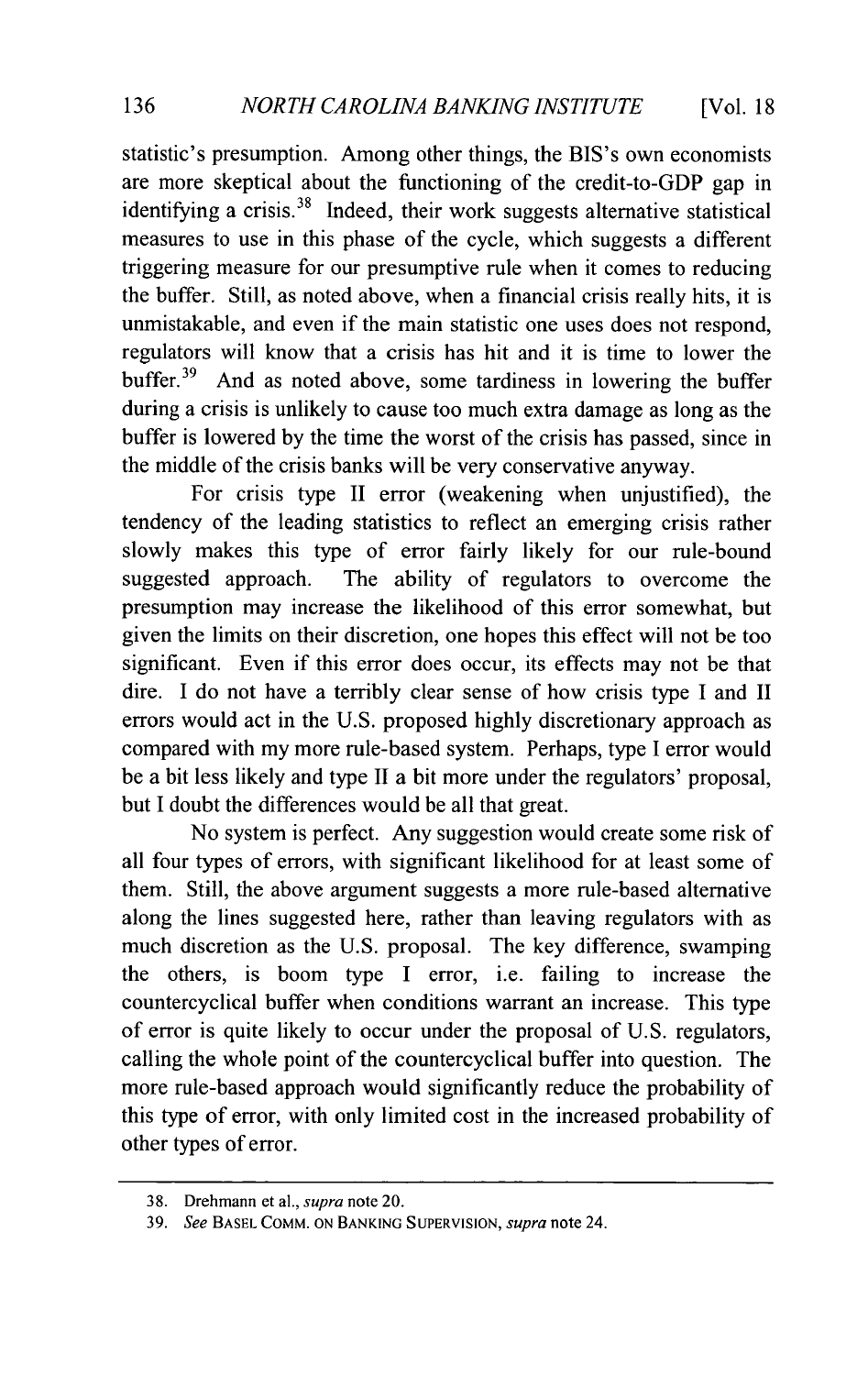# V. OTHER **DESIGN ISSUES**

Several other elements in the design of the Basel **III** countercyclical buffer and its proposed **U.S.** implementation deserve some comment and questioning.

As noted above, the **U.S.** regulators propose limiting the countercyclical capital buffer only to "advanced approaches banking organizations," the largest and most sophisticated of banks. They justify this **by** saying that the failure of such banks poses a greater risk to the financial system, and therefore there is more need of a capital buffer to prevent them from failing.<sup>40</sup> However, many smaller banks following similar strategies all failing at the same time can pose as much risk as one bigger bank with as many total assets. After all, the grandfather of all bank crises, the Great Depression, flowed from the mass failure of many small banks, not a few "too **big** to fail banks." In general, **I** think the "too **big** to fail problem" is somewhat exaggerated relative to other issues in financial regulation.<sup> $41$ </sup> That is not to say that too big to fail is not a problem at all, and **I** do believe that a higher capital requirement for systemically important institutions is quite a good idea. But **I** do not see any particular connection to the countercyclical buffer problem.

Another matter of some concern is the twelve month delay in effectiveness for increases to the countercyclical capital buffer. This exacerbates the cost of boom type **I** errors, the core error threatening the effectiveness of this whole endeavor. There is a strong built-in tendency for the regulatory system to be slow in recognizing the creation of a speculative boom. More automatic rules will reduce this tendency, but even statistics are often somewhat slow in revealing major changes in market dynamics. Waiting an entire year for buffer increases that will often already be rather late in being announced may seriously diminish the effectiveness of the whole countercyclical buffer requirement.

The justification for the twelve month delay is to give banks time to build up their capital to the newly required level.<sup>42</sup> Given the

<sup>40.</sup> Implementation of Basel III, *supra* note **3,** at **33.**

*<sup>41.</sup> See generally* Brett H. McDonnell, *Financial Regulation Reform and Too Big to Fail, I* AM. U.Bus. L. REv. **116** (2011-12).

<sup>42.</sup> Implementation of Basel *111, supra* note **3,** at 34.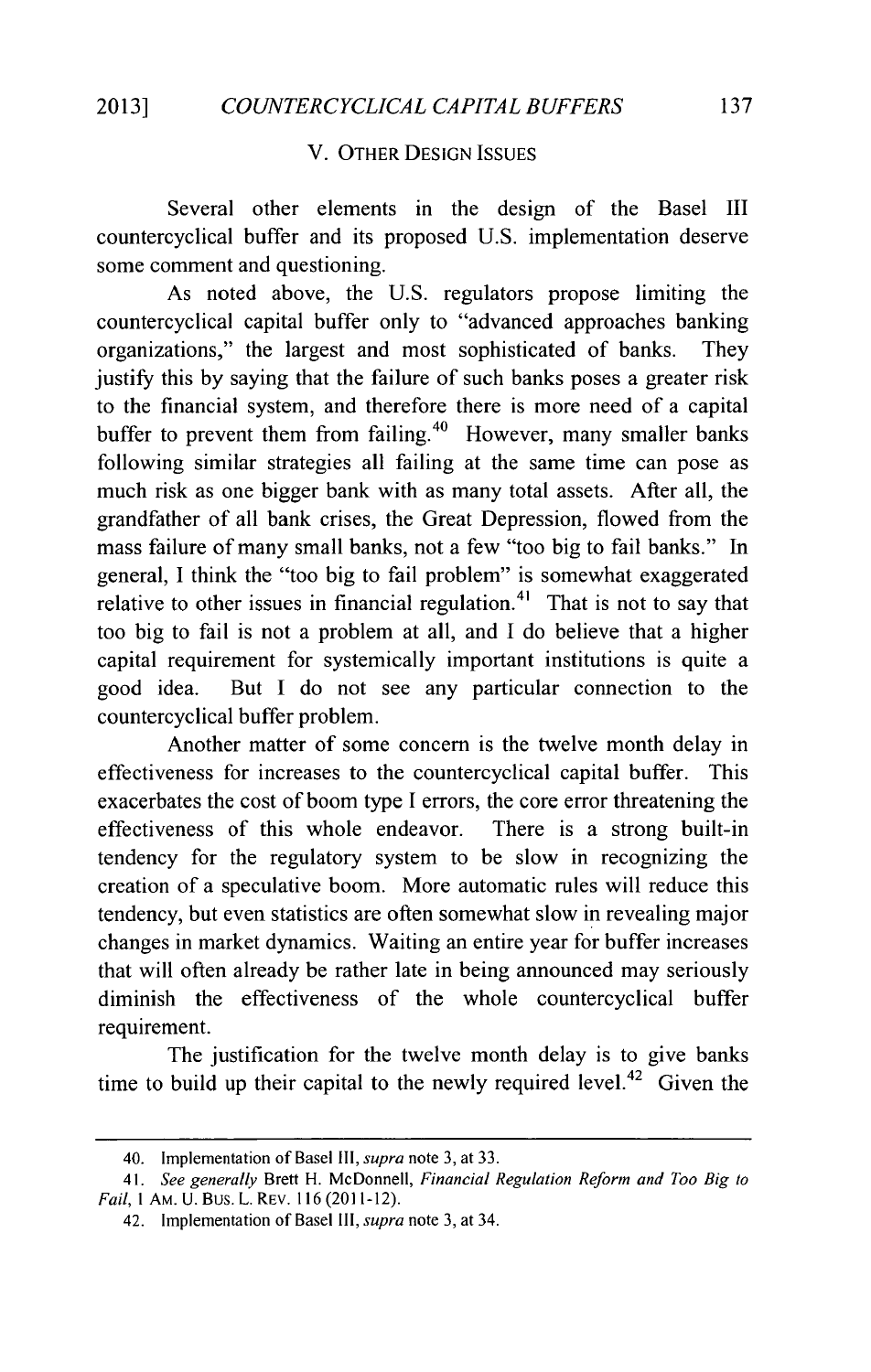fairly light consequences that flow from a bank's capital level falling within the buffer zone-doing so only limits the bank's ability to make certain distributions from earnings-I am not sure **I** see the need for this delay. Even if one believes some delay is necessary, need it be a whole twelve months? One way of giving effect to the change more quickly would be to increase the buffer in stages. For instance, after an increase is announced, one could implement *25%* of the increase in three months, *50%* in six months, *75%* in nine months, and the full increase in twelve months.

The final, and perhaps biggest, design issue **I'd** like to discuss is the link of the countercyclical capital buffer to the capital conservation buffer. As noted above, the consequences of falling within the buffer zone are not severe, with affected banks only having to limit some distributions from earnings.<sup>43</sup> Does this really do enough to limit Does this really do enough to limit speculative activities during a boom? **I** am skeptical. The countercyclical measure would have more bite **if** it increased the levels of capital required to qualify as well-capitalized, adequately capitalized, and so on. As noted above, falling below these levels has a wider range of consequences, imposing ever greater restrictions on banks the lower the capitalization level in which they are categorized. **I** will note a counter-consideration to this point, however. **I** suspect that regulators have designed the countercyclical buffer in this way precisely because they are concerned about pushback if they give the new requirement too much bite. **If** so, and **if** the change **I** suggest were made, regulators might be more worried about increasing the countercyclical capital requirement. Even with limits to their discretion, they might be worried enough to brush aside those constraints and prevent an increase. **If** so, perhaps it is worth having a countercyclical rule with weaker consequences if that very weakness makes regulators more willing to make countercyclical adjustments.

# VI. **CONCLUSION**

We have seen why procyclicality is counterproductive and yet is still a common feature of financial regulation. We have also seen how Basel **III** and the proposed regulations implementing Basel **III** in the **U.S.** attempt to insert a degree of countercyclicality into capital

<sup>43.</sup> *See* **BASEL COMM. ON BANKING SUPERVISION,** *supra* note 24.